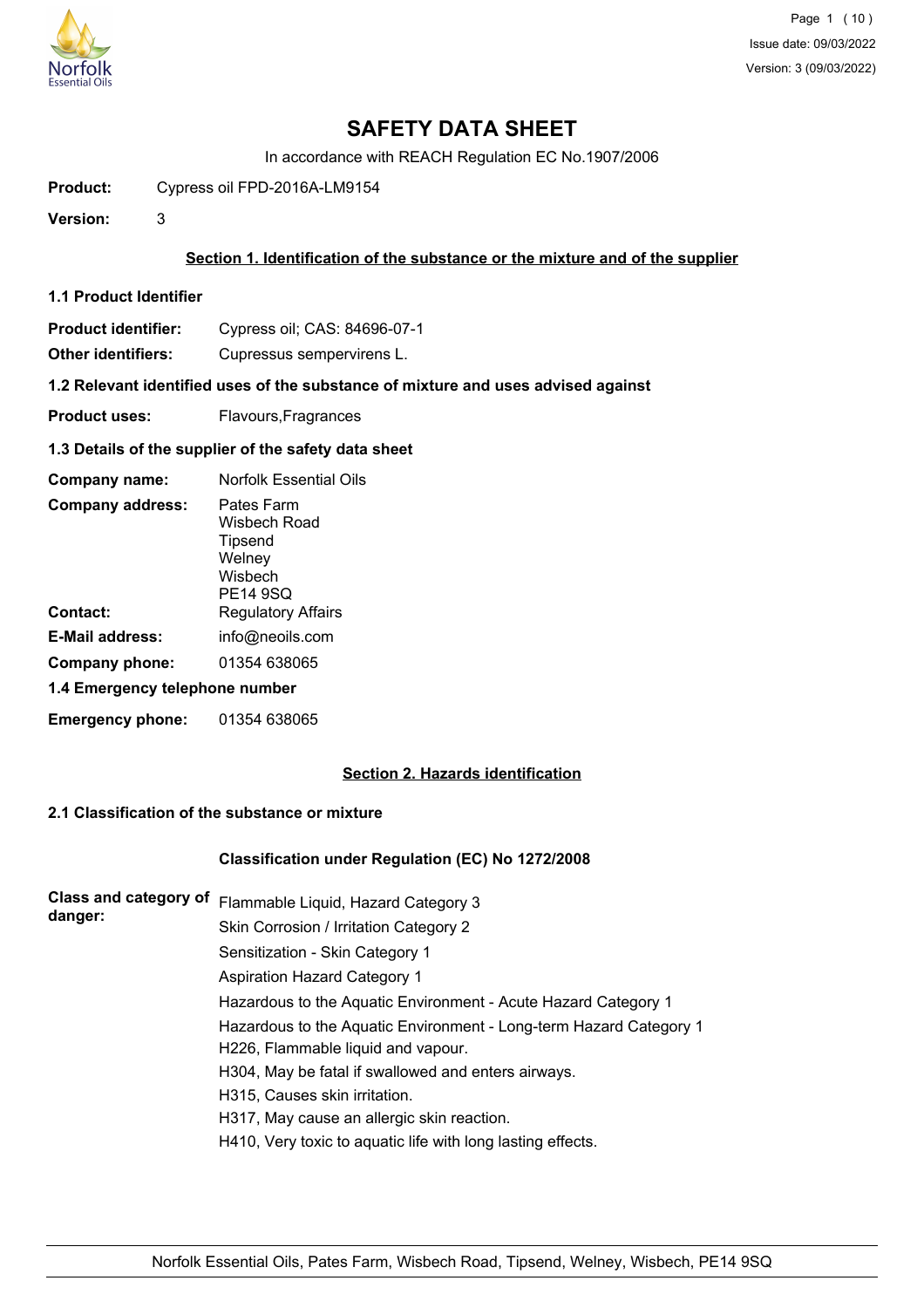

# **SAFETY DATA SHEET**

In accordance with REACH Regulation EC No.1907/2006

**Product:** Cypress oil FPD-2016A-LM9154

- **Version:** 3
- **2.2 Label elements**

|                                     | Classification under Regulation (EC) No 1272/2008                                                                                                            |
|-------------------------------------|--------------------------------------------------------------------------------------------------------------------------------------------------------------|
| Signal word:                        | Danger                                                                                                                                                       |
| <b>Hazard statements:</b>           | H226, Flammable liquid and vapour.                                                                                                                           |
|                                     | H304, May be fatal if swallowed and enters airways.                                                                                                          |
|                                     | H315, Causes skin irritation.                                                                                                                                |
|                                     | H317, May cause an allergic skin reaction.                                                                                                                   |
|                                     | H410, Very toxic to aquatic life with long lasting effects.                                                                                                  |
| <b>M</b> factor:                    | None                                                                                                                                                         |
| <b>Supplemental</b><br>Information: | None                                                                                                                                                         |
| <b>Precautionary</b>                | P210, Keep away from heat, sparks, open flames and hot surfaces. - No smoking.                                                                               |
| statements:                         | P233, Keep container tightly closed.                                                                                                                         |
|                                     | P240, Ground/bond container and receiving equipment.                                                                                                         |
|                                     | P241, Use explosion-proof electrical, ventilating and lighting equipment.                                                                                    |
|                                     | P242, Use only non-sparking tools.                                                                                                                           |
|                                     | P243, Take precautionary measures against static discharge.                                                                                                  |
|                                     | P261, Avoid breathing vapour or dust.                                                                                                                        |
|                                     | P264, Wash hands and other contacted skin thoroughly after handling.                                                                                         |
|                                     | P272, Contaminated work clothing should not be allowed out of the workplace.                                                                                 |
|                                     | P273, Avoid release to the environment.                                                                                                                      |
|                                     | P280, Wear protective gloves/eye protection/face protection.                                                                                                 |
|                                     | P301/310, IF SWALLOWED: Immediately call a POISON CENTER or doctor/physician.                                                                                |
|                                     | P303/361/353, IF ON SKIN (or hair): Remove/take off immediately all contaminated clothing.<br>Rinse skin with water/shower.<br>P331, Do not induce vomiting. |
|                                     | P333/313, If skin irritation or rash occurs: Get medical advice/attention.                                                                                   |
|                                     | P362, Take off contaminated clothing and wash before reuse.                                                                                                  |
|                                     | P370/378, In case of fire: Use carbon dioxide, dry chemical, foam for extinction.                                                                            |
|                                     | P391, Collect spillage.                                                                                                                                      |
|                                     | P403/235, Store in a well-ventilated place. Keep cool.                                                                                                       |
|                                     | P405, Store locked up.                                                                                                                                       |
|                                     | P501, Dispose of contents/container to approved disposal site, in accordance with local<br>regulations.                                                      |
|                                     |                                                                                                                                                              |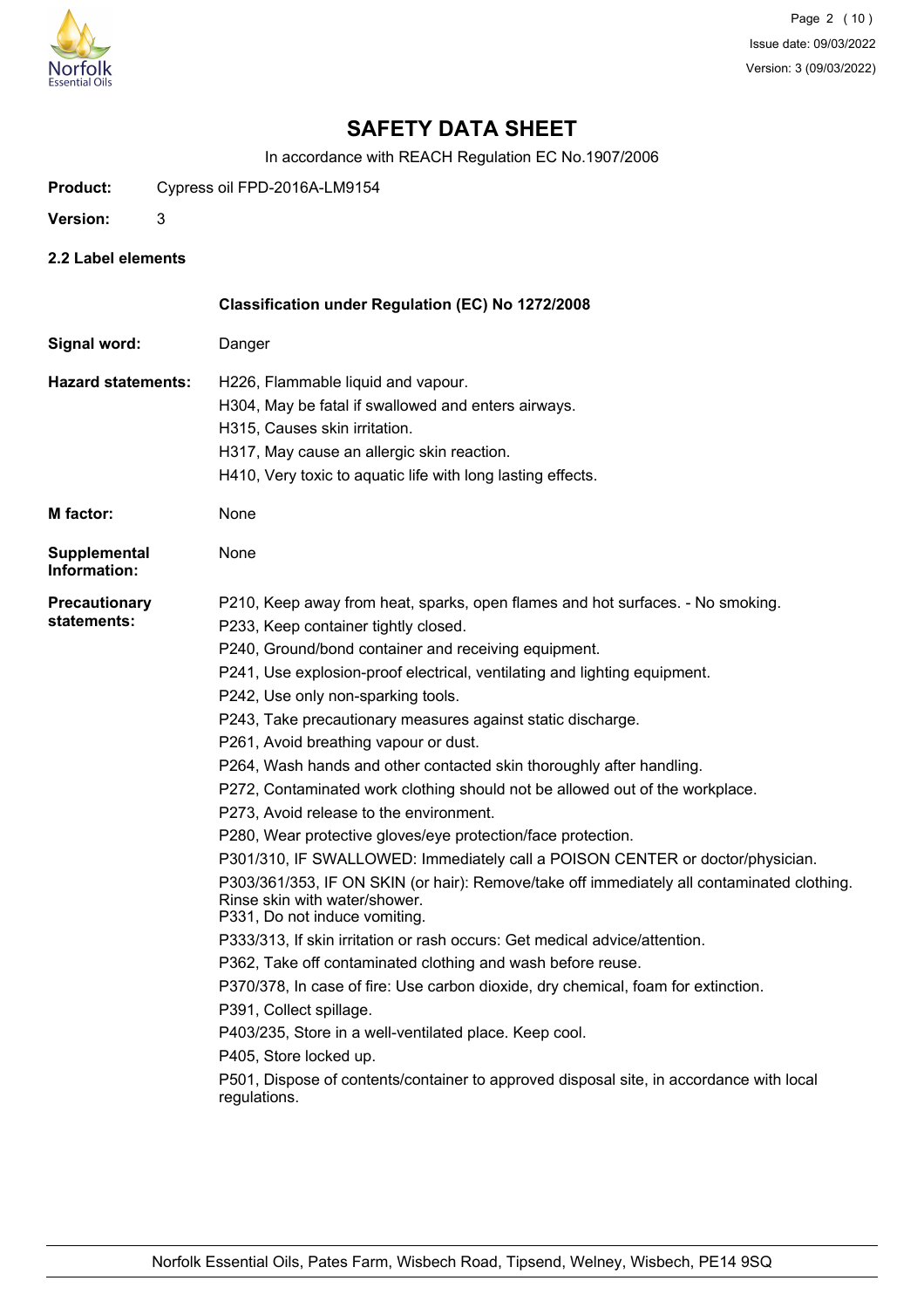

## **SAFETY DATA SHEET**

In accordance with REACH Regulation EC No.1907/2006



## **Section 3. Composition / information on ingredients**

## **3.1 Substances**

**Product identifier:** Cypress oil; CAS: 84696-07-1

#### **Contains:**

| <b>Name</b>             | CAS        | <b>EC</b> | <b>REACH Registration</b><br>No. | %        | <b>Classification for</b><br>(CLP) 1272/2008                                                                                       |
|-------------------------|------------|-----------|----------------------------------|----------|------------------------------------------------------------------------------------------------------------------------------------|
| lalpha-Pinene           | 80-56-8    | 201-291-9 |                                  | 20-<50%  | Flam. Lig. 3-Skin Irrit.<br>2-Skin Sens. 1B-Asp.<br>Tox 1-Aquatic Acute 1-<br>Aquatic Chronic 1;<br>H226-H304-H315-<br>H317-H410.- |
| <b>I</b> delta-3-Carene | 13466-78-9 | 236-719-3 |                                  | 10-<20%  | Flam. Lig. 3-Skin Irrit.<br>2-Skin Sens. 1B-Asp.<br>Tox 1; H226-H304-<br>H315-H317.-                                               |
| Myrcene                 | 123-35-3   | 204-622-5 |                                  | $1 - 5%$ | Flam. Lig. 3-Skin Irrit.<br>2-Eye Irrit. 2-Asp. Tox<br>1:H226-H304-H315-<br>H319.-                                                 |
| Terpinolene             | 586-62-9   | 209-578-0 |                                  | $1 - 5%$ | Skin Sens. 1B-Asp. Tox<br>1-Aquatic Acute 1-<br>Aquatic Chronic 1;<br>H304-H317-H410.-                                             |
| II-Limonene             | 5989-54-8  | 227-815-6 |                                  | $1 - 5%$ | Flam. Lig. 3-Skin Irrit.<br>2-Skin Sens. 1B-Asp.<br>Tox 1-Aquatic Acute 1-<br>Aquatic Chronic 1;<br>H226-H304-H315-<br>H317-H410,- |
| Cedrol                  | 77-53-2    | 201-035-6 |                                  | $1 - 5%$ | Aquatic Chronic 2;<br>H411.-                                                                                                       |
| alpha-Terpineol         | 98-55-5    | 202-680-6 |                                  | $1 - 5%$ | Skin Irrit. 2-Eye Irrit. 2;<br>H315-H319.-                                                                                         |
| 4-Carvomenthenol        | 562-74-3   | 209-235-5 |                                  | $1 - 5%$ | Acute Tox. 4-Skin Irrit.<br>2-Eye Irrit. 2;H302-<br>H315-H319.-                                                                    |
| ILinalool               | 78-70-6    | 201-134-4 |                                  | $1 - 5%$ | Skin Irrit. 2-Eye Irrit. 2-<br>Skin Sens. 1B;H315-<br>H317-H319,-                                                                  |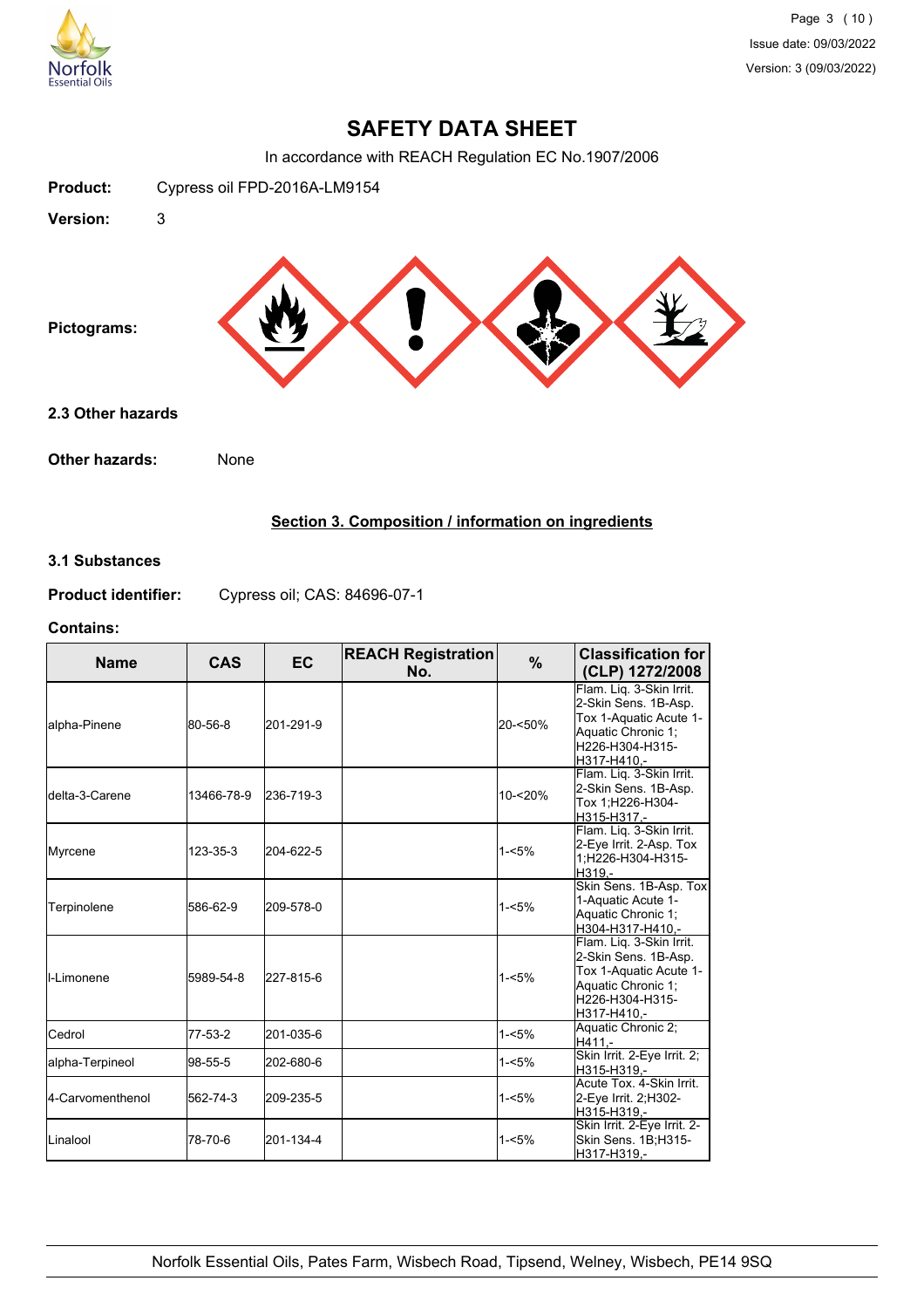

Page 4 (10) Issue date: 09/03/2022 Version: 3 (09/03/2022)

## **SAFETY DATA SHEET**

In accordance with REACH Regulation EC No.1907/2006

**Product:** Cypress oil FPD-2016A-LM9154

#### **Version:** 3

| Ibeta-Pinene  | 127-91-3 | 204-872-5 | $0.1 - 1\%$ | Flam. Liq. 3-Skin Irrit.<br>2-Skin Sens. 1B-Asp.<br>Tox 1-Aquatic Acute 1-<br>Aquatic Chronic 1;<br>lH226-H304-H315-<br>lH317-H410.- |
|---------------|----------|-----------|-------------|--------------------------------------------------------------------------------------------------------------------------------------|
| ICamphene     | 79-92-5  | 201-234-8 | $0.1 - 1\%$ | Flam. Lig. 3-Flam. Sol.<br>2-Aquatic Acute 1-<br>Aquatic Chronic 1;<br>H226-H228-H410.-                                              |
| alpha-Cedrene | 469-61-4 | 207-418-4 | $0.1 - 1\%$ | Asp. Tox 1-Aquatic<br>Acute 1-Aquatic<br> Chronic 1:H304-H410.-                                                                      |
| Ibeta-Cedrene | 546-28-1 |           | $0.1 - 1\%$ | Asp. Tox 1-Aquatic<br>Acute 1-Aquatic<br>Chronic 1;H304-H410,-                                                                       |

## **Section 4. First-aid measures**

#### **4.1 Description of first aid measures**

**Inhalation:** Remove from exposure site to fresh air, keep at rest, and obtain medical attention. **Eye exposure:** Flush immediately with water for at least 15 minutes. Contact physician if symptoms persist. **Skin exposure:** IF ON SKIN (or hair): Remove/take off immediately all contaminated clothing. Rinse skin with water/shower. **Ingestion:** IF SWALLOWED: Immediately call a POISON CENTER or doctor/physician.

## **4.2 Most important symptoms and effects, both acute and delayed**

May be fatal if swallowed and enters airways. Causes skin irritation. May cause an allergic skin reaction.

#### **4.3 Indication of any immediate medical attention and special treatment needed**

None expected, see Section 4.1 for further information.

## **SECTION 5: Firefighting measures**

#### **5.1 Extinguishing media**

Suitable media: Carbon dioxide, Dry chemical, Foam.

#### **5.2 Special hazards arising from the substance or mixture**

In case of fire, may be liberated: Carbon monoxide, Unidentified organic compounds.

#### **5.3 Advice for fire fighters:**

In case of insufficient ventilation, wear suitable respiratory equipment.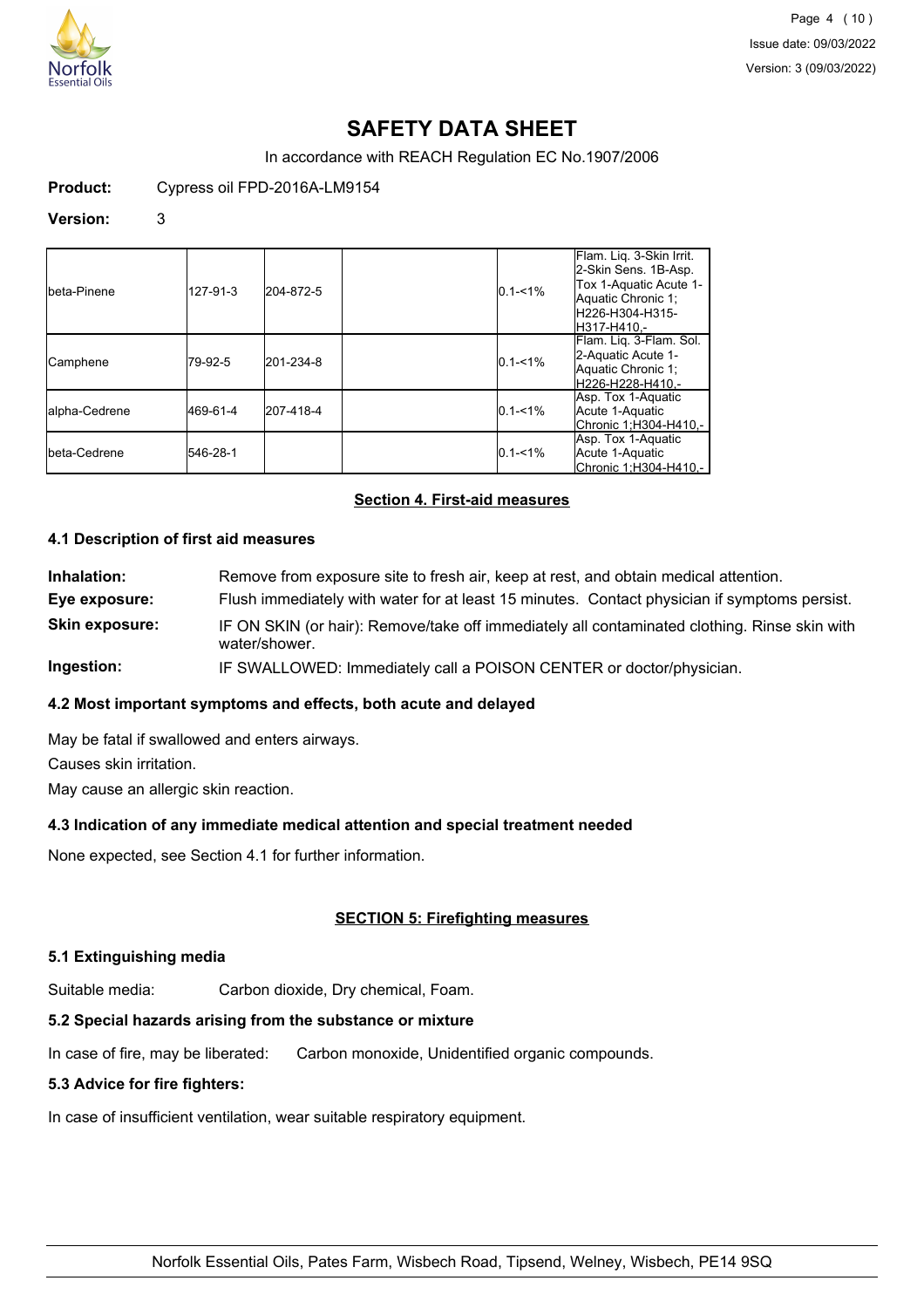

Page 5 (10) Issue date: 09/03/2022 Version: 3 (09/03/2022)

## **SAFETY DATA SHEET**

In accordance with REACH Regulation EC No.1907/2006

**Product:** Cypress oil FPD-2016A-LM9154

**Version:** 3

## **Section 6. Accidental release measures**

#### **6.1 Personal precautions, protective equipment and emergency procedures:**

Avoid inhalation. Avoid contact with skin and eyes. See protective measures under Section 7 and 8.

#### **6.2 Environmental precautions:**

Keep away from drains, surface and ground water, and soil.

#### **6.3 Methods and material for containment and cleaning up:**

Remove ignition sources. Provide adequate ventilation. Avoid excessive inhalation of vapours. Contain spillage immediately by use of sand or inert powder. Dispose of according to local regulations.

#### **6.4 Reference to other sections:**

Also refer to sections 8 and 13.

## **Section 7. Handling and storage**

#### **7.1 Precautions for safe handling:**

Keep away from heat, sparks, open flames and hot surfaces. - No smoking.

## **7.2 Conditions for safe storage, including any incompatibilities:**

Ground/bond container and receiving equipment. Use only non-sparking tools.

Take precautionary measures against static discharge.

## **7.3 Specific end use(s):**

Flavours,Fragrances: Use in accordance with good manufacturing and industrial hygiene practices.

## **Section 8. Exposure controls/personal protection**

## **8.1 Control parameters**

Workplace exposure limits: Not Applicable

## **8.2 Exposure Controls**

## **Eye / Skin Protection**

Wear protective gloves/eye protection/face protection

## **Respiratory Protection**

Under normal conditions of use and where adequate ventilation is available to prevent build up of excessive vapour, this material should not require special engineering controls. However, in conditions of high or prolonged use, or high temperature or other conditions which increase exposure, the following engineering controls can be used to minimise exposure to personnel: a) Increase ventilation of the area with local exhaust ventilation. b) Personnel can use an approved, appropriately fitted respirator with organic vapour cartridge or canisters and particulate filters. c) Use closed systems for transferring and processing this material.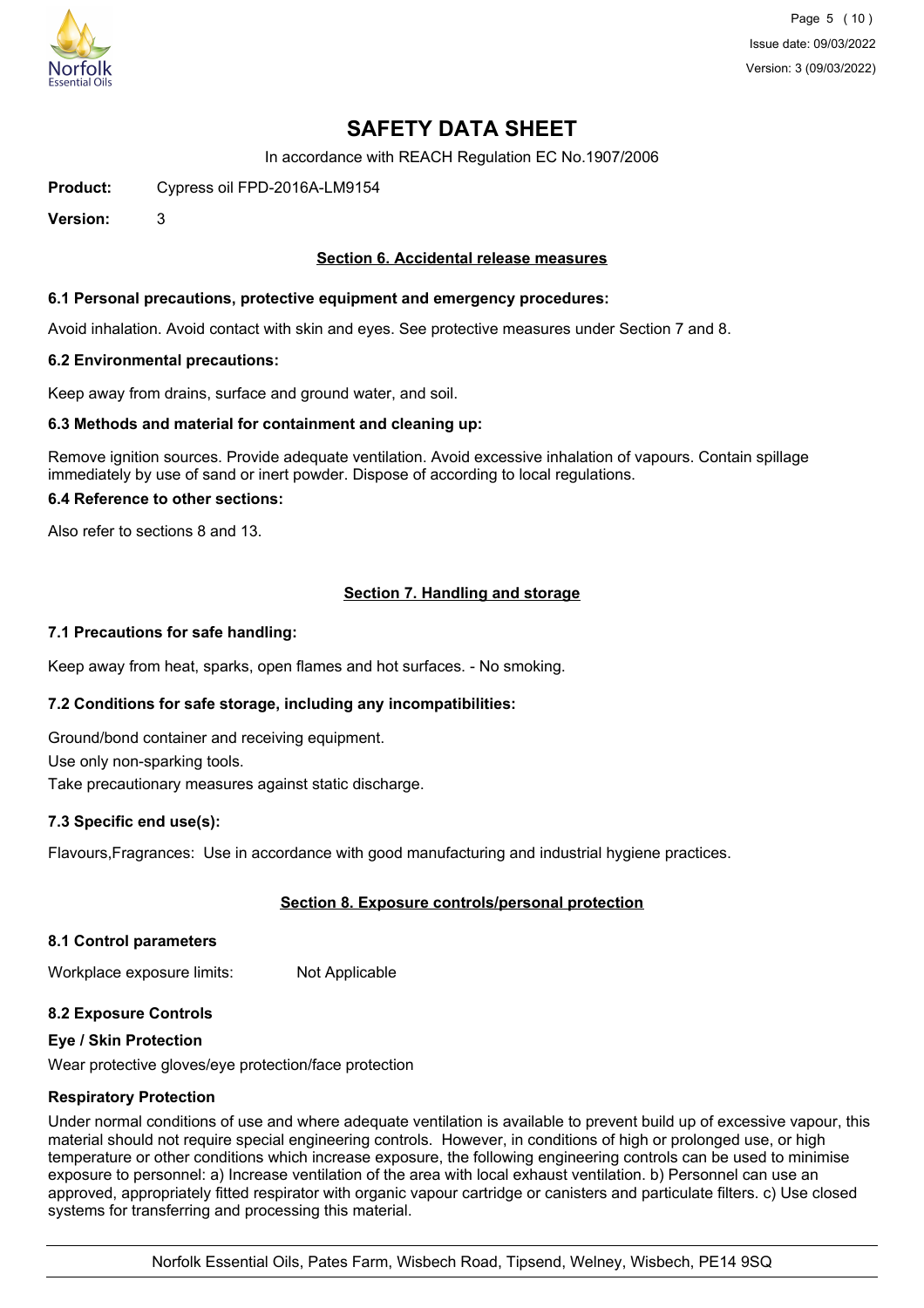

Page 6 (10) Issue date: 09/03/2022 Version: 3 (09/03/2022)

# **SAFETY DATA SHEET**

In accordance with REACH Regulation EC No.1907/2006

**Product:** Cypress oil FPD-2016A-LM9154

**Version:** 3

Also refer to Sections 2 and 7.

## **Section 9. Physical and chemical properties**

#### **9.1 Information on basic physical and chemical properties**

| Appearance:                                      | Not determined                               |
|--------------------------------------------------|----------------------------------------------|
| Odour:                                           | Not determined                               |
| <b>Odour threshold:</b>                          | Not determined                               |
| pH:                                              | Not determined                               |
| Melting point / freezing point:                  | Not determined                               |
| Initial boiling point / range:                   | Not determined                               |
| Flash point:                                     | 35 °C                                        |
| <b>Evaporation rate:</b>                         | Not determined                               |
| Flammability (solid, gas):                       | Not determined                               |
| Upper/lower flammability or explosive limits:    | Product does not present an explosion hazard |
| Vapour pressure:                                 | Not determined                               |
| <b>Vapour density:</b>                           | Not determined                               |
| <b>Relative density:</b>                         | Not determined                               |
| Solubility(ies):                                 | Not determined                               |
| Partition coefficient: n-octanol/water:          | Not determined                               |
| Auto-ignition temperature:                       | Not determined                               |
| <b>Decomposition temperature:</b>                | Not determined                               |
| <b>Viscosity:</b>                                | Not determined                               |
| <b>Explosive properties:</b>                     | Not expected                                 |
| <b>Oxidising properties:</b>                     | Not expected                                 |
| $\sim$ $\sim$ $\sim$ $\sim$ $\sim$ $\sim$ $\sim$ |                                              |

**9.2 Other information:** None available

## **Section 10. Stability and reactivity**

#### **10.1 Reactivity:**

Presents no significant reactivity hazard, by itself or in contact with water.

## **10.2 Chemical stability:**

Good stability under normal storage conditions.

## **10.3 Possibility of hazardous reactions:**

Not expected under normal conditions of use.

## **10.4 Conditions to avoid:**

Avoid extreme heat.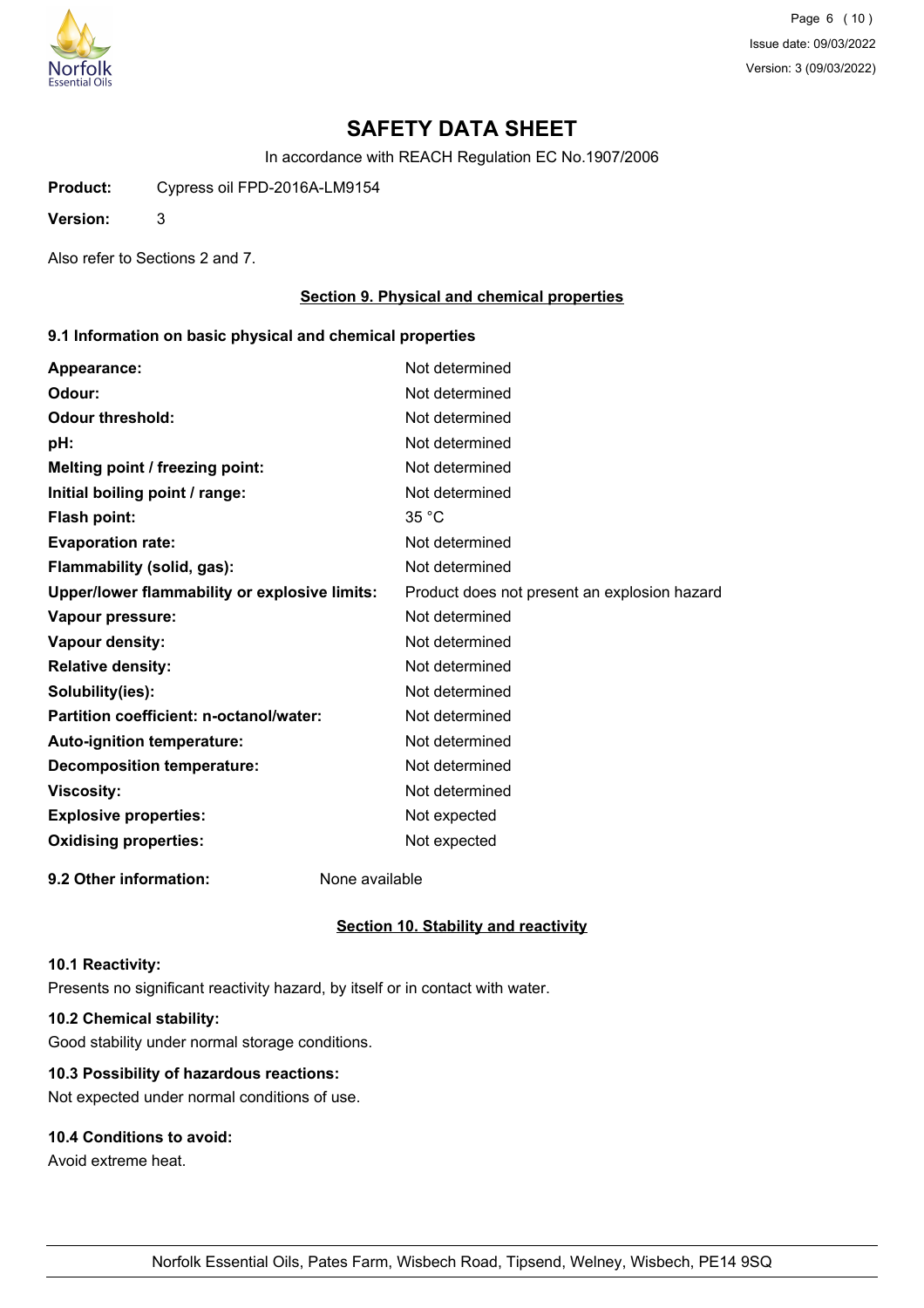

Page 7 (10) Issue date: 09/03/2022 Version: 3 (09/03/2022)

# **SAFETY DATA SHEET**

In accordance with REACH Regulation EC No.1907/2006

**Product:** Cypress oil FPD-2016A-LM9154

**Version:** 3

## **10.5 Incompatible materials:**

Avoid contact with strong acids, alkalis or oxidising agents.

## **10.6 Hazardous decomposition products:**

Not expected.

### **Section 11. Toxicological information**

#### **11.1 Information on toxicological effects**

| <b>Acute Toxicity:</b>                    | Based on available data the classification criteria are not met. |
|-------------------------------------------|------------------------------------------------------------------|
| <b>Acute Toxicity Oral</b>                | >5000                                                            |
| <b>Acute Toxicity Dermal</b>              | >5000                                                            |
| <b>Acute Toxicity Inhalation</b>          | Not Available                                                    |
| <b>Skin corrosion/irritation:</b>         | Skin Corrosion / Irritation Category 2                           |
| Serious eye damage/irritation:            | Based on available data the classification criteria are not met. |
| <b>Respiratory or skin sensitisation:</b> | Sensitization - Skin Category 1                                  |
| Germ cell mutagenicity:                   | Based on available data the classification criteria are not met. |
| <b>Carcinogenicity:</b>                   | Based on available data the classification criteria are not met. |
| <b>Reproductive toxicity:</b>             | Based on available data the classification criteria are not met. |
| <b>STOT-single exposure:</b>              | Based on available data the classification criteria are not met. |
| <b>STOT-repeated exposure:</b>            | Based on available data the classification criteria are not met. |
| <b>Aspiration hazard:</b>                 | <b>Aspiration Hazard Category 1</b>                              |

## **Information about hazardous ingredients in the mixture**

| Ingredient        | <b>CAS</b> | EC               | LD50/ATE Oral | LD50/ATE<br>Dermal | <b>LC50/ATE</b><br><b>Inhalation</b> | <b>LC50</b><br>Route |
|-------------------|------------|------------------|---------------|--------------------|--------------------------------------|----------------------|
| 14-Carvomenthenol | 562-74-3   | $ 209 - 235 - 5$ | 1300          | 2500               | Not available                        | lNot<br>lavailable   |

Refer to Sections 2 and 3 for additional information.

## **Section 12. Ecological information**

#### **12.1 Toxicity:**

| Very toxic to aquatic life with long lasting effects.                    |               |
|--------------------------------------------------------------------------|---------------|
| 12.2 Persistence and degradability:                                      | Not available |
| 12.3 Bioaccumulative potential:                                          | Not available |
| 12.4 Mobility in soil:                                                   | Not available |
| 12.5 Results of PBT and vPvB assessment:                                 |               |
| This substance does not meet the PBT/vPvB criteria of REACH, annex XIII. |               |
| 12.6 Other adverse effects:                                              | Not available |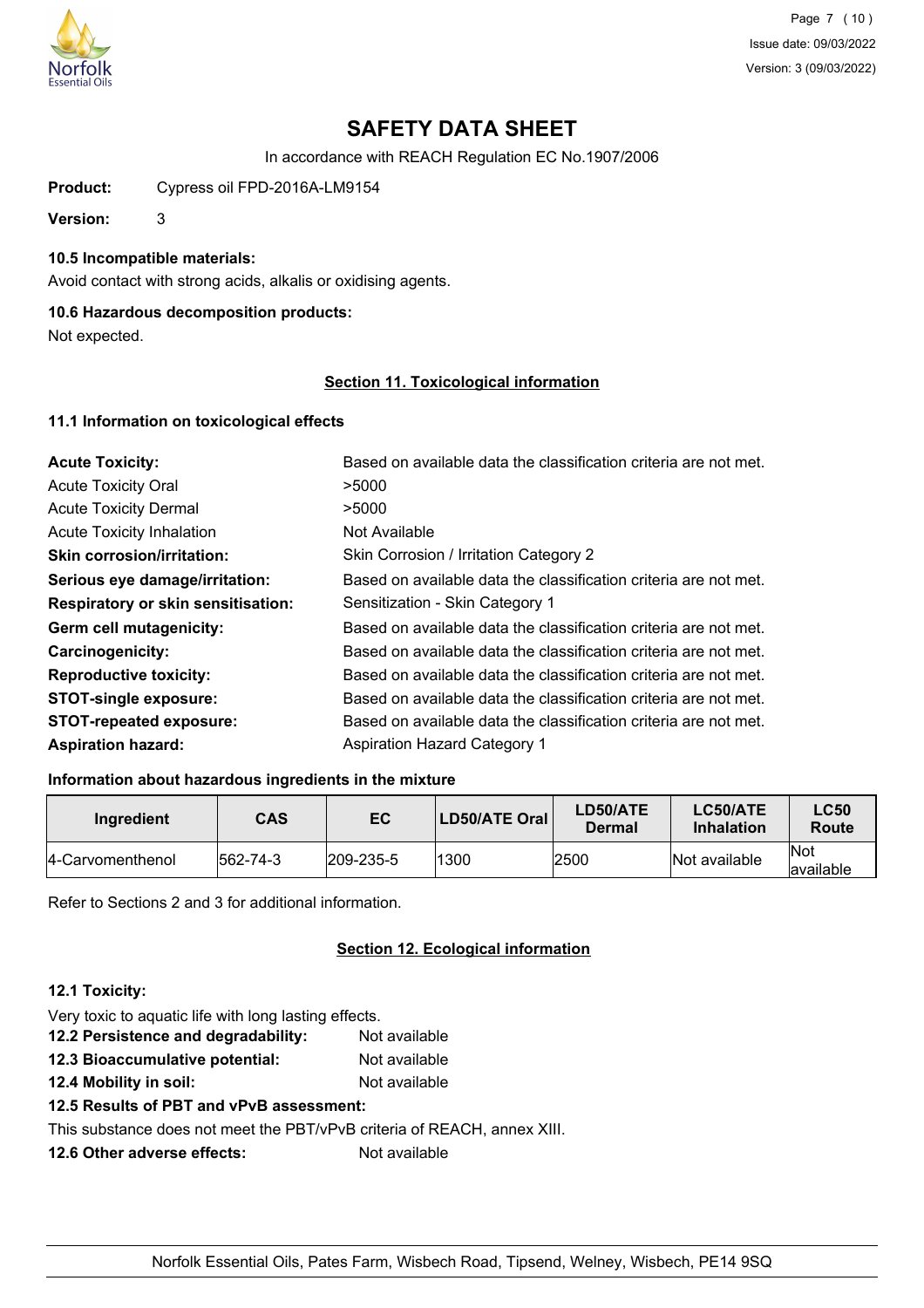

Page 8 (10) Issue date: 09/03/2022 Version: 3 (09/03/2022)

## **SAFETY DATA SHEET**

In accordance with REACH Regulation EC No.1907/2006

**Product:** Cypress oil FPD-2016A-LM9154

**Version:** 3

#### **Section 13. Disposal considerations**

#### **13.1 Waste treatment methods:**

Dispose of in accordance with local regulations. Avoid disposing into drainage systems and into the environment. Empty containers should be taken to an approved waste handling site for recycling or disposal.

#### **Section 14. Transport information**

| 14.1 UN number:                                                                                                                                                                                                                                                                                                                                                                                                         | UN1169                                          |
|-------------------------------------------------------------------------------------------------------------------------------------------------------------------------------------------------------------------------------------------------------------------------------------------------------------------------------------------------------------------------------------------------------------------------|-------------------------------------------------|
| 14.2 UN Proper Shipping Name:                                                                                                                                                                                                                                                                                                                                                                                           | EXTRACTS, AROMATIC, LIQUID                      |
| 14.3 Transport hazard class(es):                                                                                                                                                                                                                                                                                                                                                                                        | 3                                               |
| <b>Sub Risk:</b>                                                                                                                                                                                                                                                                                                                                                                                                        | -                                               |
| 14.4. Packing Group:                                                                                                                                                                                                                                                                                                                                                                                                    | Ш                                               |
| <b>14.5 Environmental hazards:</b>                                                                                                                                                                                                                                                                                                                                                                                      | This is an environmentally hazardous substance. |
| 14.6 Special precautions for user:                                                                                                                                                                                                                                                                                                                                                                                      | None additional                                 |
| $\mathbf{A} \mathbf{A} = \mathbf{B} \mathbf{A} \mathbf{A} \mathbf{A} \mathbf{A} \mathbf{A} \mathbf{A} \mathbf{A} \mathbf{A} \mathbf{A} \mathbf{A} \mathbf{A} \mathbf{A} \mathbf{A} \mathbf{A} \mathbf{A} \mathbf{A} \mathbf{A} \mathbf{A} \mathbf{A} \mathbf{A} \mathbf{A} \mathbf{A} \mathbf{A} \mathbf{A} \mathbf{A} \mathbf{A} \mathbf{A} \mathbf{A} \mathbf{A} \mathbf{A} \mathbf{A} \mathbf{A} \mathbf{A} \mathbf$ |                                                 |

#### **14.7 Transport in bulk according to Annex II of MARPOL73/78 and the IBC Code:**

Not applicable

#### **Section 15. Regulatory information**

## **15.1 Safety, health and environmental regulations/legislation specific for the substance or mixture**

Water Hazard Class (WGK): 3

## **15.2 Chemical Safety Assessment**

A Chemical Safety Assessment has not been carried out for this product.

#### **Section 16. Other information**

| <b>Concentration % Limits:</b>  | EH A1=42.16% EH C1=42.16% EH C2=4.20% EH C3=0.42016807% EH<br>C4=40.78% SCI 2=13.97% SS 1=2.22% AH 1=11.76% |
|---------------------------------|-------------------------------------------------------------------------------------------------------------|
| <b>Total Fractional Values:</b> | EH A1=2.37 EH C1=2.37 EH C2=23.80 EH C3=238.00 EH C4=2.45 SCI<br>2=7.16 SS 1=45.00 AH 1=8.50                |

**Key to revisions:**

Classification under Regulation (EC) No 1272/2008 Concentration % Limits SECTION 3: Composition/information on ingredients Total Fractional Values

#### **Key to abbreviations:**

| <b>Abbreviation</b> | <b>Meaning</b>                                                     |
|---------------------|--------------------------------------------------------------------|
| Acute Tox. 4        | Acute Toxicity - Oral Category 4                                   |
| Aquatic Acute 1     | Hazardous to the Aquatic Environment - Acute Hazard Category 1     |
| Aquatic Chronic 1   | Hazardous to the Aquatic Environment - Long-term Hazard Category 1 |
| Aquatic Chronic 2   | Hazardous to the Aquatic Environment - Long-term Hazard Category 2 |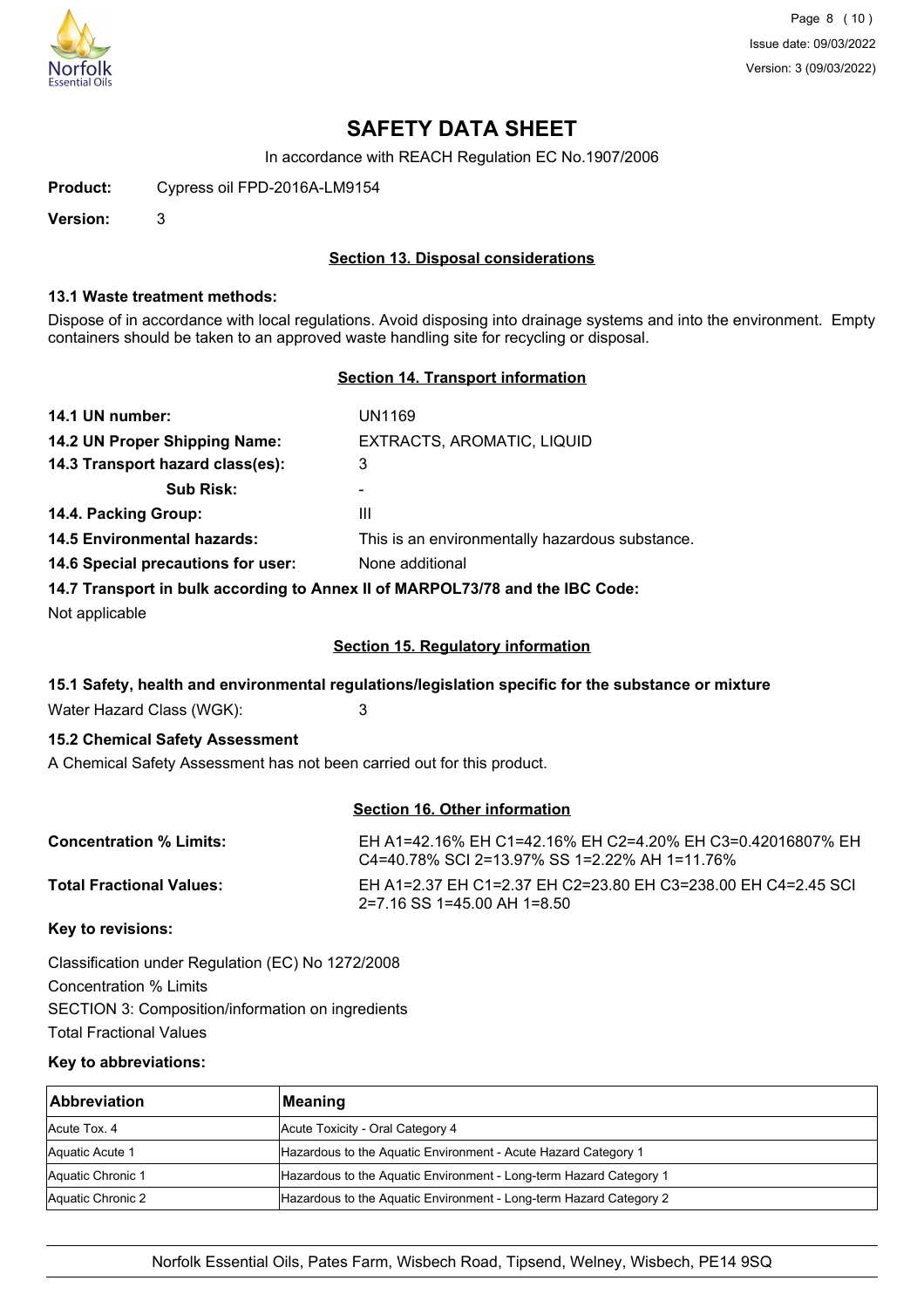

Page 9 (10) Issue date: 09/03/2022 Version: 3 (09/03/2022)

# **SAFETY DATA SHEET**

In accordance with REACH Regulation EC No.1907/2006

## **Product:** Cypress oil FPD-2016A-LM9154

#### **Version:** 3

| Asp. Tox 1       | <b>Aspiration Hazard Category 1</b>                                                                                                |
|------------------|------------------------------------------------------------------------------------------------------------------------------------|
| Eye Irrit. 2     | Eye Damage / Irritation Category 2                                                                                                 |
| Flam. Liq. 3     | Flammable Liquid, Hazard Category 3                                                                                                |
| Flam. Sol. 2     | Flammable Solid, Hazard Category 2                                                                                                 |
| H226             | Flammable liquid and vapour.                                                                                                       |
| H228             | Flammable solid.                                                                                                                   |
| H302             | Harmful if swallowed.                                                                                                              |
| H304             | May be fatal if swallowed and enters airways.                                                                                      |
| H315             | Causes skin irritation.                                                                                                            |
| H317             | May cause an allergic skin reaction.                                                                                               |
| H319             | Causes serious eye irritation.                                                                                                     |
| H410             | Very toxic to aquatic life with long lasting effects.                                                                              |
| H411             | Toxic to aquatic life with long lasting effects.                                                                                   |
| P210             | Keep away from heat, sparks, open flames and hot surfaces. - No smoking.                                                           |
| P233             | Keep container tightly closed.                                                                                                     |
| P240             | Ground/bond container and receiving equipment.                                                                                     |
| P241             | Use explosion-proof electrical, ventilating and lighting equipment.                                                                |
| P242             | Use only non-sparking tools.                                                                                                       |
| P243             | Take precautionary measures against static discharge.                                                                              |
| P <sub>261</sub> | Avoid breathing vapour or dust.                                                                                                    |
| P <sub>264</sub> | Wash hands and other contacted skin thoroughly after handling.                                                                     |
| P270             | Do not eat, drink or smoke when using this product.                                                                                |
| P272             | Contaminated work clothing should not be allowed out of the workplace.                                                             |
| P273             | Avoid release to the environment.                                                                                                  |
| P280             | Wear protective gloves/eye protection/face protection.                                                                             |
| P301/310         | IF SWALLOWED: Immediately call a POISON CENTER or doctor/physician.                                                                |
| P301/312         | IF SWALLOWED: call a POISON CENTER or doctor/physician if you feel unwell.                                                         |
| P302/352         | IF ON SKIN: Wash with plenty of soap and water.                                                                                    |
| P303/361/353     | IF ON SKIN (or hair): Remove/take off immediately all contaminated clothing. Rinse skin with water/shower.                         |
| P305/351/338     | IF IN EYES: Rinse cautiously with water for several minutes. Remove contact lenses, if present and easy to<br>do. Continue rinsing |
| P330             | Rinse mouth.                                                                                                                       |
| P331             | Do not induce vomiting.                                                                                                            |
| P332/313         | If skin irritation occurs: Get medical advice/attention.                                                                           |
| P333/313         | If skin irritation or rash occurs: Get medical advice/attention.                                                                   |
| P337/313         | If eye irritation persists: Get medical advice/attention.                                                                          |
| P362             | Take off contaminated clothing and wash before reuse.                                                                              |
| P363             | Wash contaminated clothing before reuse.                                                                                           |
| P370/378         | In case of fire: Use carbon dioxide, dry chemical, foam for extinction.                                                            |
| P391             | Collect spillage.                                                                                                                  |
| P403/235         | Store in a well-ventilated place. Keep cool.                                                                                       |
| P405             | Store locked up.                                                                                                                   |